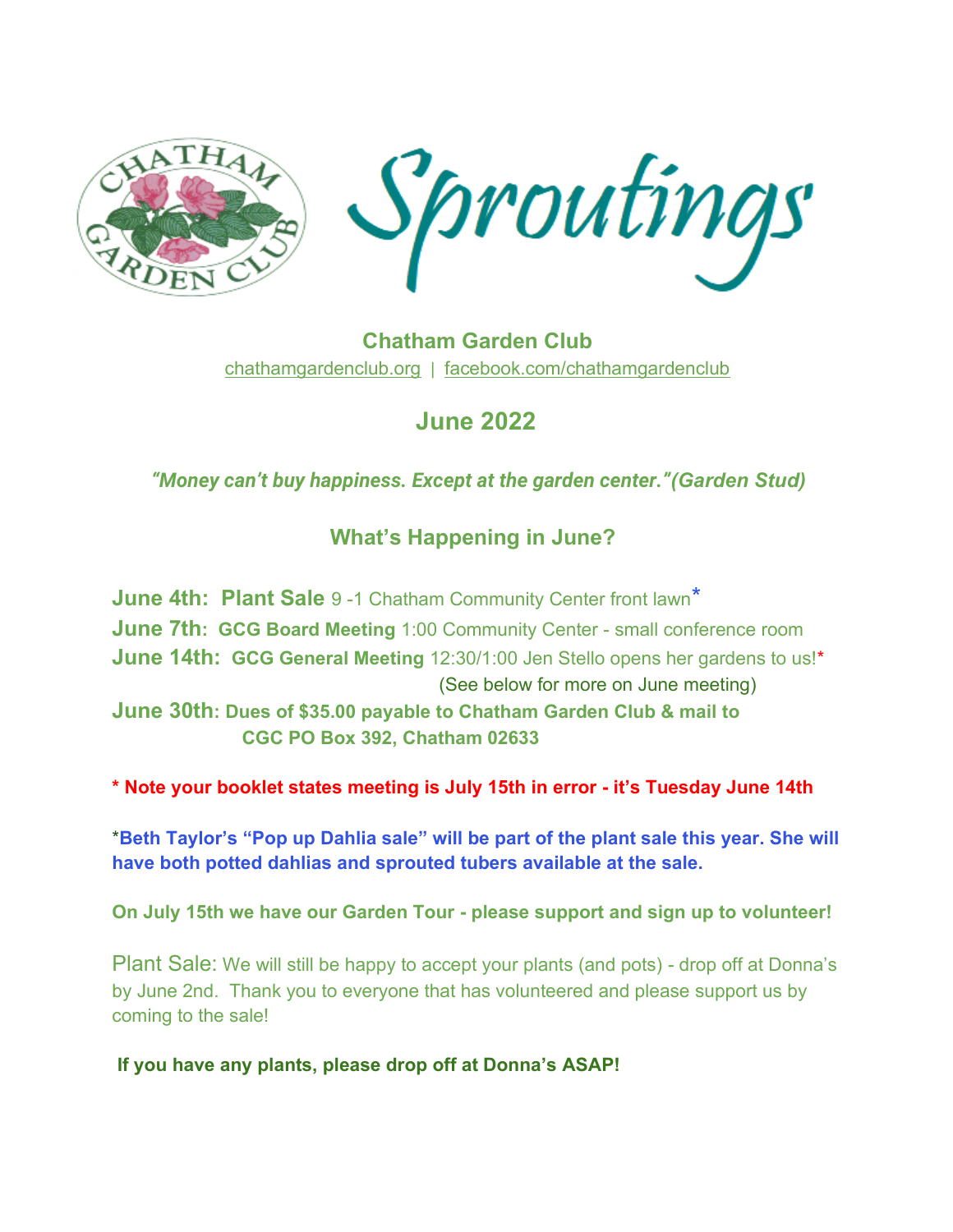#### **MONTHLY MEETING OF THE CHATHAM GARDEN CLUB**

#### **TUESDAY, JUNE 14 AT 12:30**

LOOKING FOR SOME TIME TO RELAX AND ENJOY CONVERSATION WITH FRIENDS?

PLEASE JOIN US AT JEN STELLO'S HOME FOR A PICNIC

THE ADDRESS IS 159 TIDE MILL LANE (OFF OF SHATTUCK PLACE)

PARKING AT JEN'S HOUSE OR CHASE PARK PARKING ON SHATTUCK PLACE

PLEASE BRING YOUR OWN CHAIR, SANDWICH AND BEVERAGE.

HOSPITALITY WILL PROVIDE DESSERT

### **Hospitality Update:**

You may have noticed a slight change in our meeting refreshments this year. The club is now providing small sandwiches for our monthly meetings (except for this month when we are asking you to bring your own lunch to Jen's house).The change has been well received. We want to continue the tradition of a member bringing a center piece to each meeting and three others to bake a dessert. We will have a sign up sheet at our June 14th meeting for next year. Please sign up to bake or provide a centerpiece for a month that suits you.

Thanks, Pat and Gail

## **Gardens to visit on Cape Cod this Summer**

With the gas prices, we are now cognizant of where and how far we are willing to travel this summer. Below are some places to explore and visit on Cape Cod. See links



for places nearby.

Highfield Hall, Falmouth The Gardens – [Highfield Hall and Gardens](https://highfieldhallandgardens.org/visit-highfield/gardens-of-highfield/)



Sphor Gardens, Falmouth [Spohr Gardens](https://spohrgardens.org/)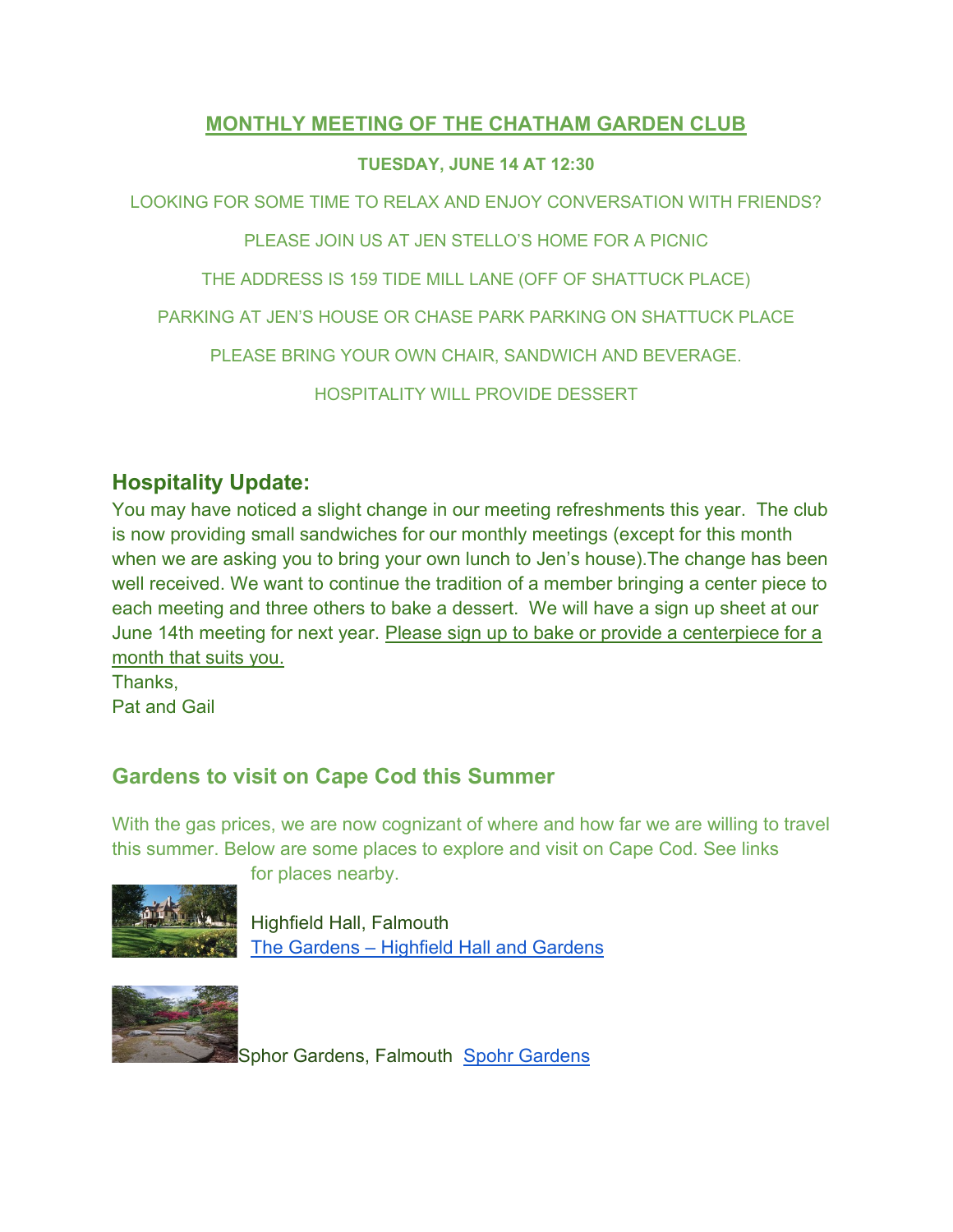

Heritage Museum and Gardens, Sandwich GARDENS - [Heritage Museums & Gardens \(heritagemuseumsandgardens.org\)](https://heritagemuseumsandgardens.org/gardens/)



**Greenbriar Nature Center, Sandwich** [Shirley-Cross-Wildflower-Garden \(thornton burgess.org\)](http://thorntonburgess.org/Shirley-Cross-Wildflower-Garden)



Provincetown - worth the trip especially on **July 17th** PAAM Secret

Garden Tour [The Secret Garden Tour | PAAM](https://paam.org/support/secret-garden-tour/)

From Gardenista website, here's a link for "Garden ideas to Steal from Provincetown" [10 Garden Ideas to Steal from Provincetown on Cape Cod -](http://www.gardenista.com/posts/10-garden-ideas-to-steal-from-provincetown-ptown-cape-cod-massachusetts/) Gardenista



**Suzanne's Garden, Provincetown - Two Links** [Gabriel's, a Provincetown Hotel | Gardens in Provincetown :: Provincetown Hotel at](https://www.provincetownhotel.com/gardens-in-provincetown)  [Gabriel's](https://www.provincetownhotel.com/gardens-in-provincetown) [Suzannes-Garden-Pamphlet \(provincetown-ma.gov\)](http://www.provincetown-ma.gov/DocumentCenter/View/11946/Suzannes-Garden-Pamphlet?bidId=)

Sylvan Gardens, Chatham Great walking trails in Chatham - don't miss Sylvan Gardens with its wonderful native and ornamental plantings! [TRAIL GUIDE | Chatham Conservation Foundation](https://www.chathamconservationfoundation.org/trailguide)

**Combining colors in your garden**. Here's a link from Monrovia on color combinations that go well together: 2022 Shades of Beautiful Color Guide.pdf (monrovia.com)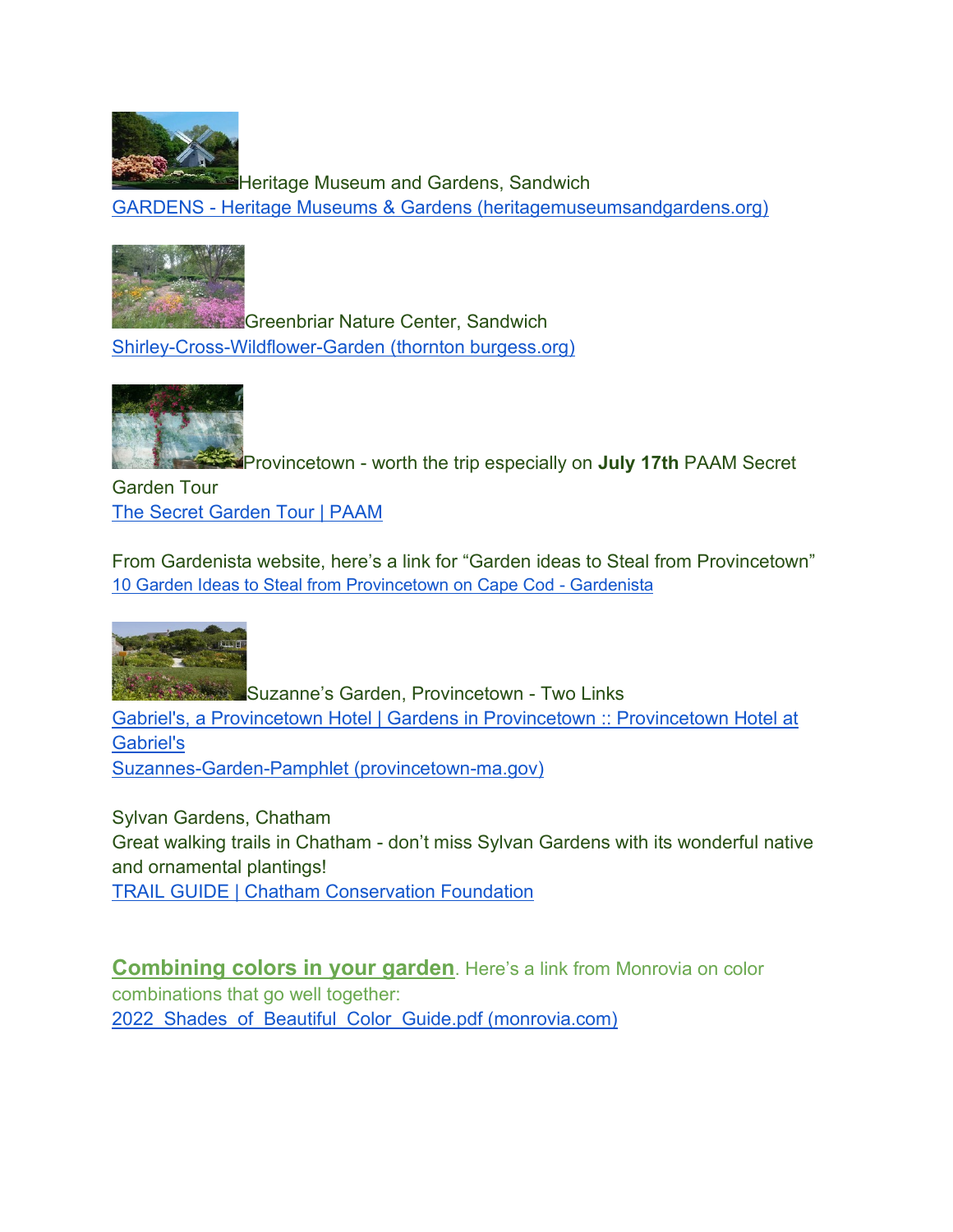## **Pollinator-Friendly Native-of-the-Month** *Penstemon digitalis*





With its long-blooming flowers, beautiful foliage, and popularity with numerous pollinators, *Penstemon digitalis* is a wonderful addition to any perennial garden and a must for pollinator gardens.

Commonly called foxglove beardtongue, *Penstemon digitalis* is an upright, clump-forming perennial that grows three to five feet tall and blooms for up to a month in late spring and into summer. The common name comes from the small clump of hairs that grow on one of its five stamens. The genus name comes from the Greek words "penta" (meaning five) and "stemon" (meaning stamen) in reference to each flower having five stamens, one of which is sterile. The species name comes from the Latin "digitus" (meaning finger) for flowers that look like the fingers of a glove.

#### **12 Flowering Plants Rabbits Will Leave Alone (From Gardener's Path):**

- 1. [Allium/](https://gardenerspath.com/how-to/animals-and-wildlife/rabbit-resistant-flowering-plants/#Allium)Chives 7. Foxglove
- 
- 3. [Bee Balm](https://gardenerspath.com/how-to/animals-and-wildlife/rabbit-resistant-flowering-plants/#Bee-Balm) 9. Oregano
- 4. [Begonia](https://gardenerspath.com/how-to/animals-and-wildlife/rabbit-resistant-flowering-plants/#Begonia) 10 Salvia
- 5. [Black-Eyed Susan](https://gardenerspath.com/how-to/animals-and-wildlife/rabbit-resistant-flowering-plants/#Black-Eyed-Susan) 11.Yarrow
- 6. [Catmint](https://gardenerspath.com/how-to/animals-and-wildlife/rabbit-resistant-flowering-plants/#Catmint) 12. Zinnia
- 
- 2. [Anise Hyssop](https://gardenerspath.com/how-to/animals-and-wildlife/rabbit-resistant-flowering-plants/#Anise-Hyssop) 8. Hardy Geranium
	-
	-
	-
	-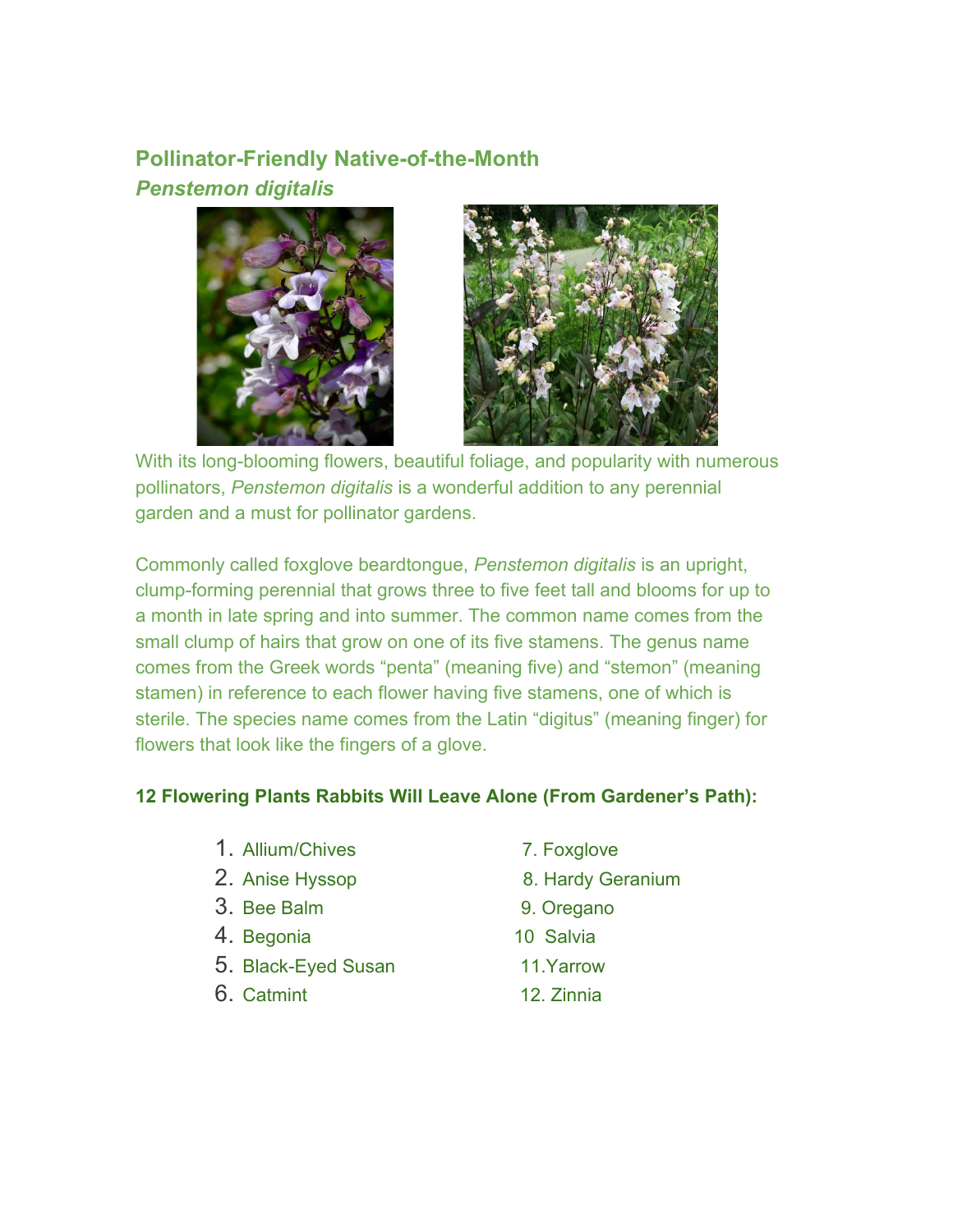### **Companion Planting - Make a Sustainable Neighborhood By Liz Scheld**

Companion planting has been around for hundreds of years. Consider the *Three Sisters*  practice of several Native American tribes. Corn, pole bean and squash plants were grown together, sustaining each other and thriving! The tall corn gave needed support; the pole beans pulled nitrogen from the air to the soil while also holding the "sisters" together; the broad squash leaves kept the soil cool and moist, and deterred pests. Nice metaphor. *Three sisters* offers an early example of *Biodiversity,* the practice of planting with different species that use and produce resources for the good of the surrounding ecosystem. Companion planting is the practice of mindful planning of shared space which helps multiple plants within an environment.

A common use of Companions plants is in Vegetable and Fruit gardens. There are **good companions**, i.e. where one plant can help the other or the help can be mutual. Sometimes two different, neighboring vegetable plants may repel or confuse an insect pest. But *do* know that there also can be *poor companions*, so watch out! Use the charts and read the texts from [The Spruce](https://www.thespruce.com/companion-planting-with-chart-5025124) and [The Farmers' Almanac](https://www.farmersalmanac.com/companion-planting-guide).

Besides vegetables, there occurs the idea of Companion planting of herbs, perennials, and annuals to attract "friend" insects or deter "foe" insects or other pests. Examples of Companion attraction: the herb borage that attracts pollinators, and the herb dill that serves as a host plant for caterpillar of the swallowtail butterfly. Marigolds attract helpful insects that rid our gardens of damaging bugs. Nasturtiums and calendulas are also good companion plants. Learn to intersperse the "friend" plants that 'play nice' in a garden, with your pollinator plants, and you'll have healthier gardens with a better yield.

So, as gardeners, let's focus on those Companion plants which deter those insects destructive to our flower beds. In The Spruce website**,** I found a few of those helpful Companion herbs to discourage some of those harmful insects I want gone! Rosemary to repel slugs. Garlic and chives to deter Japanese beetles. Catmint for keeping out aphids and Japanese beetles. Basil to deter mosquitos; Wormwood which tends to protect against mice. And to keep it simple, remember the following herbs *discourage many foes*: varieties of the mint family, rosemary, and lavender - herbs that are attractive, easy to grow, and offering culinary benefits - while working to repulse pests.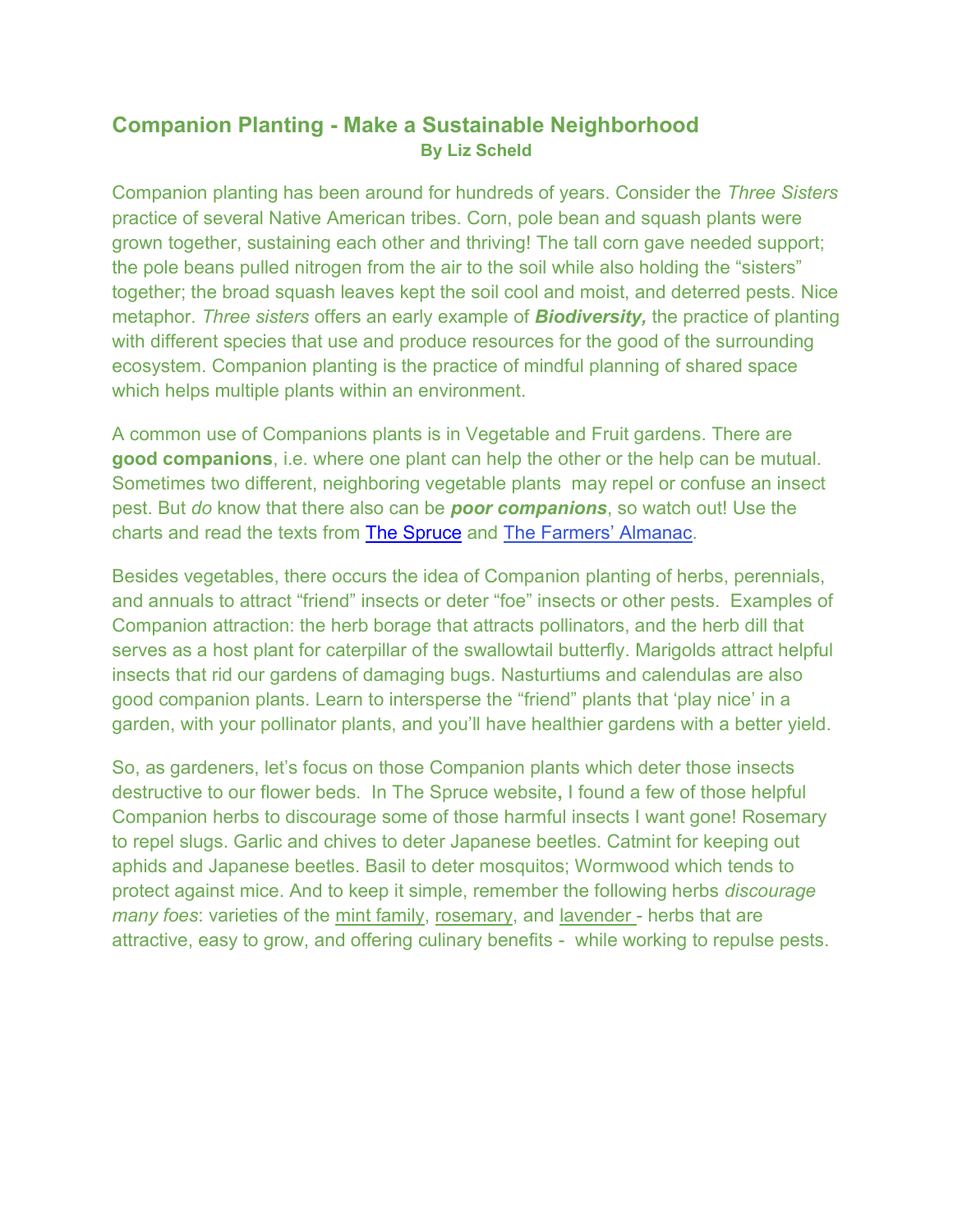

As a final point, keep in mind the use of Companion plants for maintenance and aesthetics. When grouping to ensure *ease of care,* combine "friends" which share similar *growing conditions*, such as amount of sunlight/shade, type of soil and pH, and water needs. Companion plants such as yarrow and sedum can co-exist in a sunny, sandy, dry spot. Group together, but give attention to the water needs of astilbes and ferns, especially if they are in part sun areas. In terms of *aesthetics*, consider color combinations to highlight or diminish space in a garden. Monochromatic- maybe a silver and white garden at night? A rich mix of fiery colors? Beyond colors, think of texture, size, shape– to promote repetition – or to make a contrast. There are garden design 'rules,' but your own preferences can lead to great use of companion planting, as well! Some will say there's little scientific data for Companion planting. Yet based on the observational and anecdotal history of its success, it's well worth the time and effort! Following are resources. Consider what you know about sound gardening practices, such as biodiversity and eco-friendly methods. Explore, enjoy!

*Roses Love Garlic, Companion Plants and Other Secrets of Flowers* by Louise Riotte

*Great Garden Companions: A Companion-Planting System for a Beautiful, Chemical-Free Vegetable Garden* by Sally Jean Cunningham

<https://www.almanac.com/companion-planting-guide-vegetables>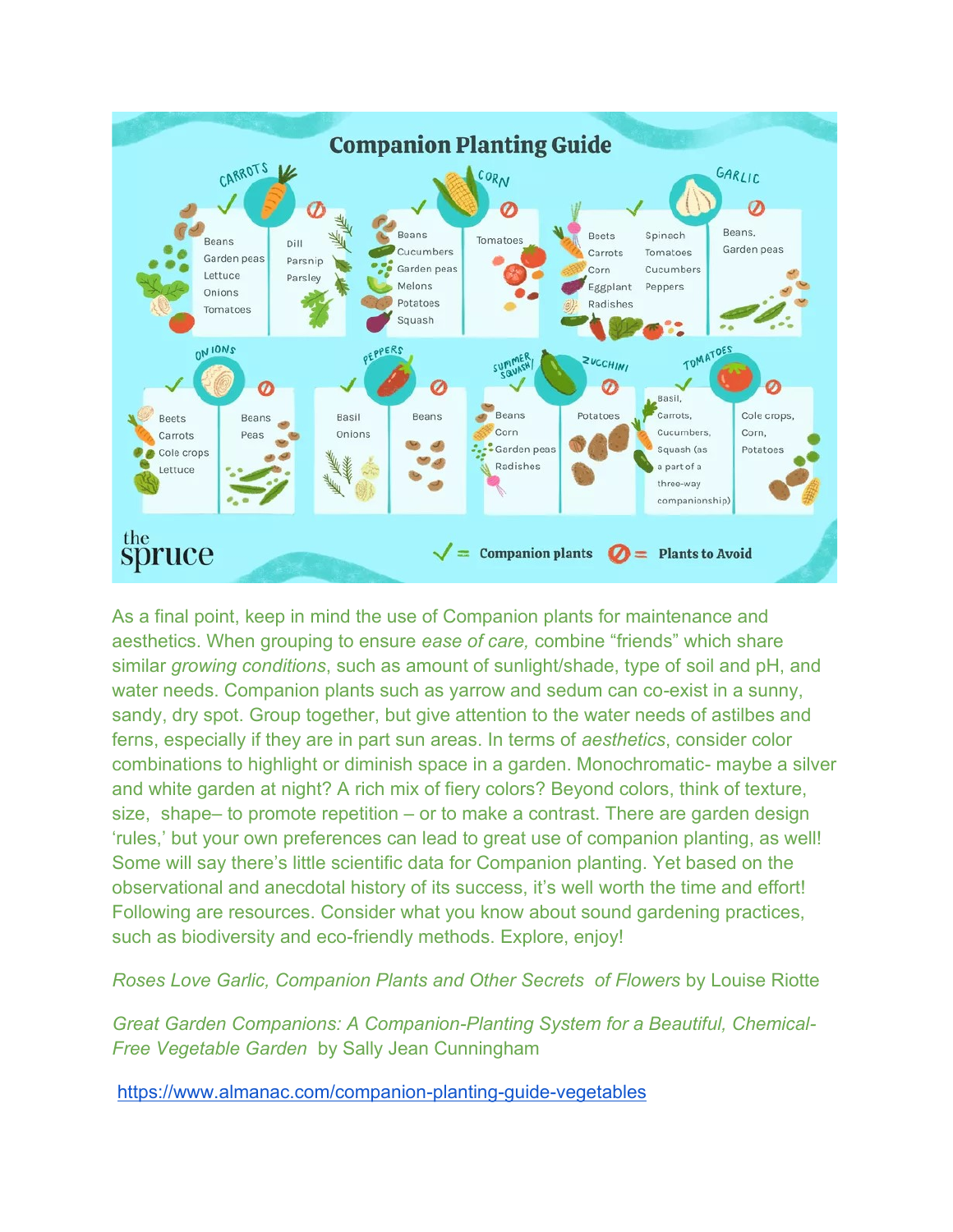**Reusing Your Potting Soil** - See link below (just skip the ads)[Can I Re-use Old](https://youtu.be/aNQOyk8XywQ)  [Potting Soil in Containers? // How to Revitalize Old Potting Soil](https://youtu.be/aNQOyk8XywQ)

#### **Jumping Worms**

By Donna Maiocca

I have hesitated for a couple of months on including information on "Jumping worms", aka Asian jumping worms, also called snake worms and crazy worms. I emailed Russ Norton, Barnstable County Extension's Horticulture & Agriculture Educator, to ask him about Jumping Worms. His response was that Jumping Worms had a big increase in questions starting in 2019 and has been a "hot topic in garden club circles and garden blogs/facebook and likely have been here for sometime. How widespread and abundant is not completely known." Another reason for my hesitation is because when I was doing research on them, I didn't care to look at pictures of them, and I didn't want to frighten any of you into thinking you have them in your gardens. When I was out in my gardens doing Spring clean–up and came across some worms, I had NO idea what kind of worms they were! Only to read that at this time of year, only the cocoons (if you even have them) would be in the soil now and they are the size of a pinhead and are still dormant, so I wouldn't have found them anyway!

So, I've included the link below for you to peruse if you are interested in learning more about these little invasive creatures!

#### [JJumping\\_Worms-Accessible\\_V2021\\_OPTIMIZED.pdf](https://drive.google.com/file/d/1FNRyLpBxVGmxYdIXJ5mc_q2gpomBK01T/view?usp=sharing)

[Jumping Worms Conference | Center for Agriculture, Food, and the Environment](https://ag.umass.edu/news-events/highlights/jumping-worms-conference)  [\(umass.edu\)](https://ag.umass.edu/news-events/highlights/jumping-worms-conference) (this link has additional links more specific to Massachusetts)

Be sure to visit our FaceBook page under Chatham Garden Club and see the great short videos Beth posted! Katherine Touafek will soon be taking over as the Publicity Chair and the Social Media for our Club. Thanks for all of your work Beth, and we are looking forward to Katherine's talents in Social Media!

## **Scholarship Committee: 1st Recipient of CGC Small Business Grant**